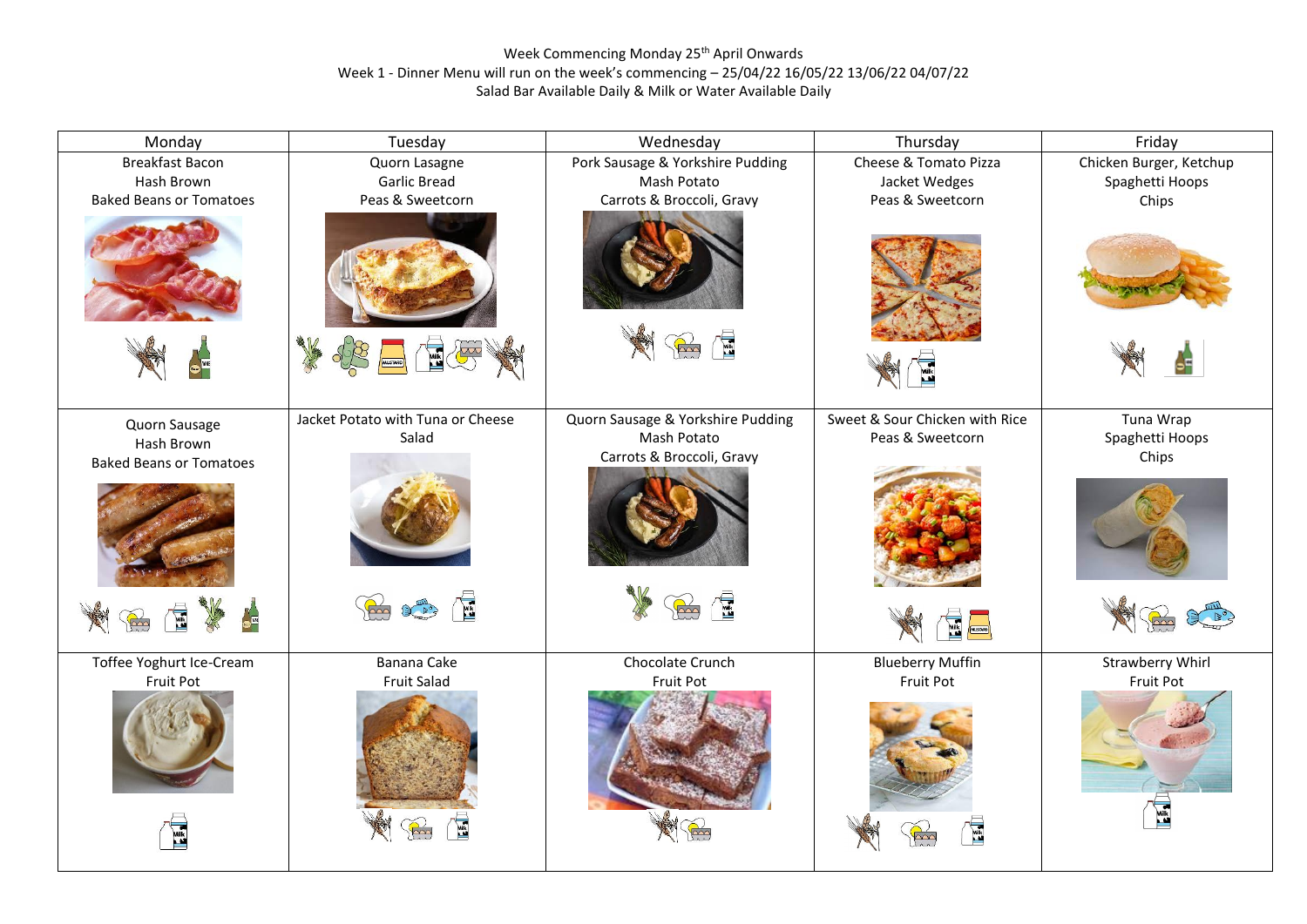## Week Commencing Monday 2<sup>nd</sup> May Onwards Week 2 - Dinner Menu will run on the week's commencing – 02/05/22 23/05/22 20/06/22 11/07/22 Salad Bar Available Daily & Milk or Water Available Daily

| Monday                       | Tuesday                 | Wednesday                   | Thursday                         | Friday                     |
|------------------------------|-------------------------|-----------------------------|----------------------------------|----------------------------|
| Cheese & Tomato Pizza        | Star Fish Cake          | Chicken Pie, Mash Potato    | Beef Chilli & Rice, Garlic Bread | Fish & Chips Mushy Peas or |
| Potato Waffles               | Jacket Wedges           | Mixed Veg & Broccoli, Gravy | Peas or Sweetcorn                | <b>Baked Beans</b>         |
| Peas & Sweetcorn             | Peas or Spaghetti Hoops |                             |                                  |                            |
| 65                           | the                     | B                           | Mik<br>M                         |                            |
| Salmon Bites                 | Quiche                  | Quorn Sausage, Mash Potato  | Jacket Potato                    | BBQ Chicken Wrap & Chips   |
| Potato Waffles               | Jacket Wedges           | Mixed Veg & Broccoli, Gravy | Cheese or Tuna                   | <b>Baked Beans</b>         |
| Peas & Sweetcorn             | Peas or Spaghetti Hoops |                             | Peas or Sweetcorn                |                            |
|                              |                         |                             |                                  |                            |
| $\bullet$                    | É<br>☀                  |                             |                                  |                            |
| Strawberry Yoghurt Ice cream | <b>Rosalie Biscuit</b>  | Lemon Shortbread            | Jelly & Cream                    | Chocolate Fudge Cake       |
| Fruit Pot                    | Fruit Pot               | Fruit Pot                   | <b>Fruit Salad</b>               | Fruit Pot                  |
|                              |                         |                             |                                  | Milk                       |
|                              |                         | Milk<br>Lid                 |                                  |                            |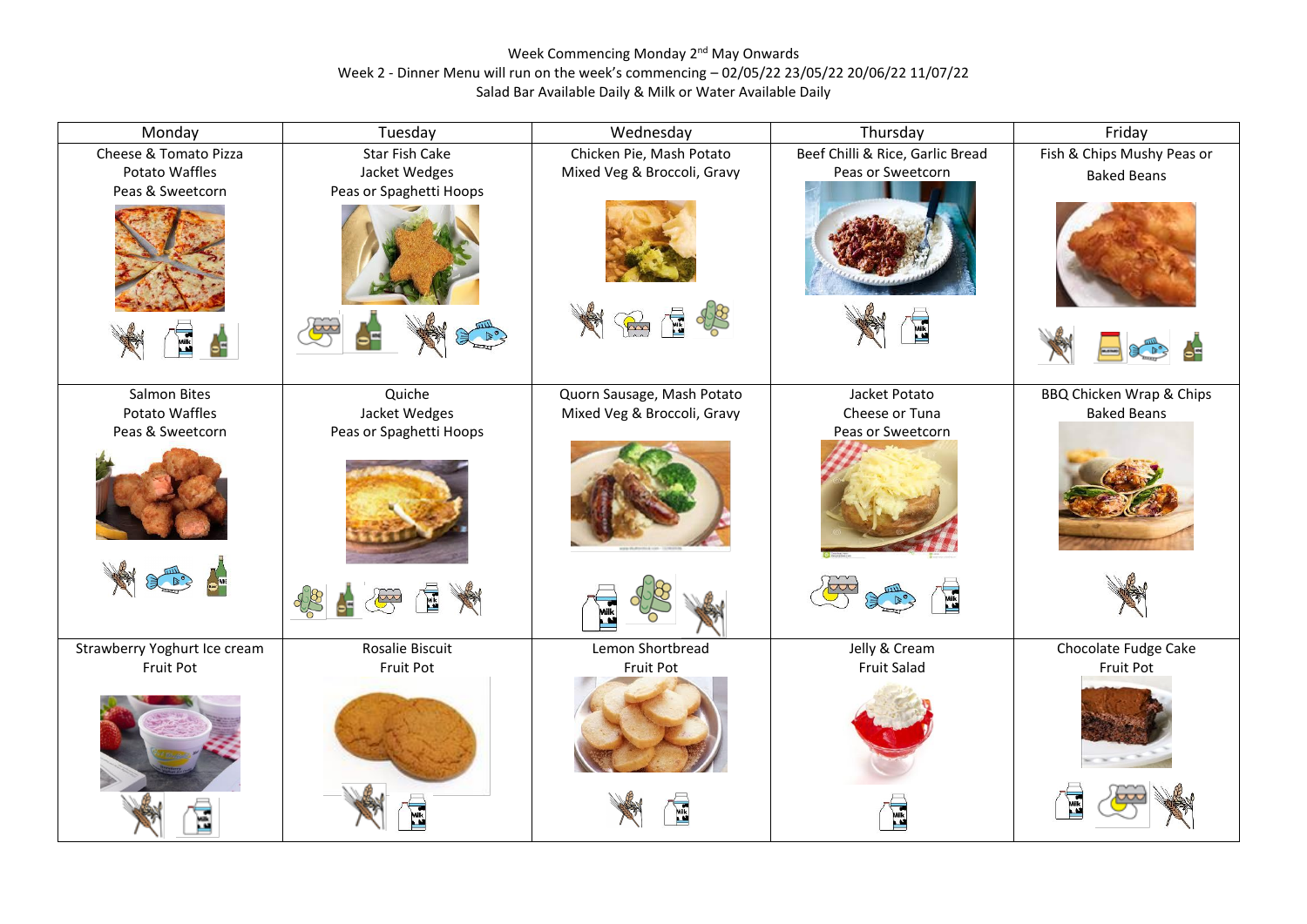## Week Commencing Monday 9<sup>th</sup> May Onwards Week 3 - Dinner Menu will run on the week's commencing – 09/05/22 06/06/22 27/06/22 18/07/22 Salad Bar Available Daily & Milk or Water Available Daily

| Monday                                                                                                     | Tuesday                                                      | Wednesday                                                                    | Thursday                                                                                          | Friday                                             |
|------------------------------------------------------------------------------------------------------------|--------------------------------------------------------------|------------------------------------------------------------------------------|---------------------------------------------------------------------------------------------------|----------------------------------------------------|
| Cheese Scrolls<br>Potato Waffle<br>Peas & Sweetcorn                                                        | Pork Hot Dog, Diced Potatoes<br><b>Baked Beans</b>           | Chicken Dinner, Mashed Potatoes,<br><b>Brocolli &amp; Carrots Gravy</b><br>E | Pasta Bolognaise<br><b>Garlic Bread</b><br>圖                                                      | Fish Fingers & Chips<br>Spaghetti Hoops            |
| Chicken Curry & Rice<br>Naan Bread<br>Peas or Sweetcorn<br>$\frac{1}{2}$<br>wilk<br>Lid<br><b>AULSTARD</b> | Quiche, Diced Potatoes<br><b>Baked Beans</b><br>nik.<br>List | Cheesy Bean Pie<br><b>Broccoli &amp; Carrots</b>                             | Jacket Potato<br>Cheese or Tuna<br>Peas or Sweetcorn<br><sup>Milk</sup>                           | Chicken Tikka Wrap & Chips<br>Spaghetti Hoops      |
| Vanilla Ice Cream<br>Fruit Pot<br>Vanilla<br>Flavour<br>Ice Cream<br>E                                     | Chocolate Biscuit<br>Fruit Pot<br><b>Example</b>             | Donut & Strawberry Sauce<br>Fruit Pot<br>E                                   | Lemon Drizzle Cake<br>Fruit Pot<br>$\begin{array}{c}\n\hline\n\text{Milk} \\ \hline\n\end{array}$ | Mixed Flavour Yoghurts<br><b>Fruit Salad</b><br>E. |